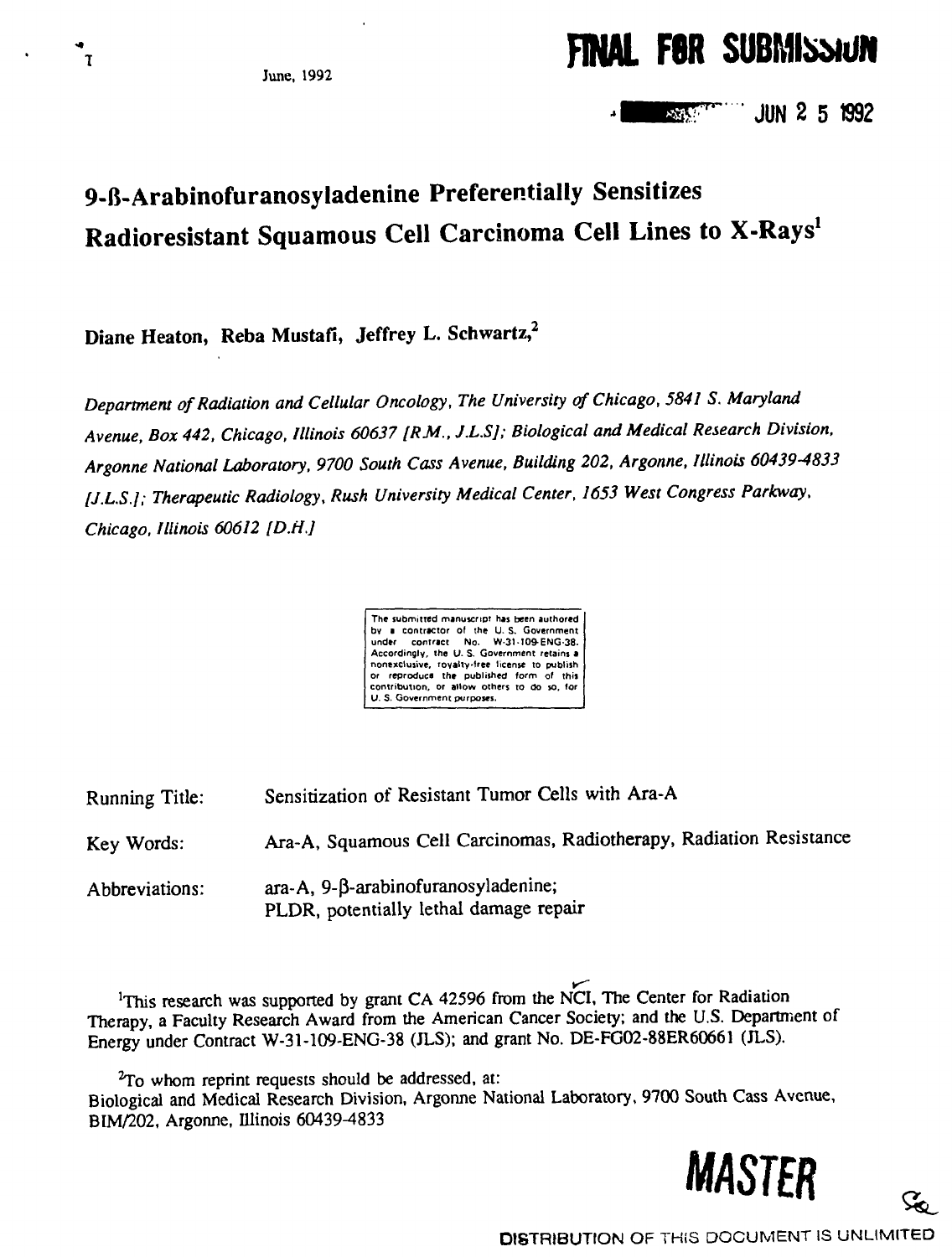# **ABSTRACT**

The effect of 9-B-arabinofuranosyladenine (ara-A) on sensitivity to the deleterious effects of x-rays was studied in six squamous cell carcinoma cell lines. Three lines were relatively radioresistant, having  $D_0$  values of 2.31 to 2.89 Gy, and the other three lines were relatively radiosensitive, having  $D_0$  values of between 1.07 and 1.45 Gy. Ara-A (50 or 500  $\mu$ M) was added to cultures 30 min prior to irradiation and removed 30 min after irradiation, and sensitivity was measured in terms of cell survival. The radiosensitizing effect of ara-A was very dependent on the inherent radiosensitivity of the tumor cell line. Fifty micromolar concentrations of ara-A sensitized only the two most radioresistant lines, SCC-12B.2 and JSQ-3. Five hundred micromolar concentrations of ara-A sensitized the more sensitive cell lines, SQ-20B and SQ-9G, but failed to have any effect on the radiation response of the two most sensitive cell lines, SQ-38 and SCC-61. Concentrations of ara-A as low as  $10 \mu M$  were equally efficient in inhibiting DNA synthesis in all six cell lines. These results suggest that the target for the radiosensitizing effect of ara-A is probably related to the factor controlling the inherent radiosensitivity of human tumor cells. Therefore, ara-A might be useful in overcoming radiation resistance in vivo.

#### **DISCLAIMER**

**This report was prepared as an account of work sponsored by an agency of the United States Government. Neither the United States Government nor any agency thereof, nor any of their employees, makes any warranty, express or implied, or assumes any legal liability or responsibility for the accuracy, completeness, or usefulness of any information, apparatus, product, or process disclosed, or represents that its use would not infringe privately owned rights. Reference herein to any specific commercial product, process, or service by trade name, trademark, manufacturer, or otherwise does not necessarily constitute or imply its endorsement, recommendation, or favoring by the United States Government or any agency thereof. The views and opinions of authors expressed herein do not necessarily stale or reflect those of the United States Government or any agency thereof.**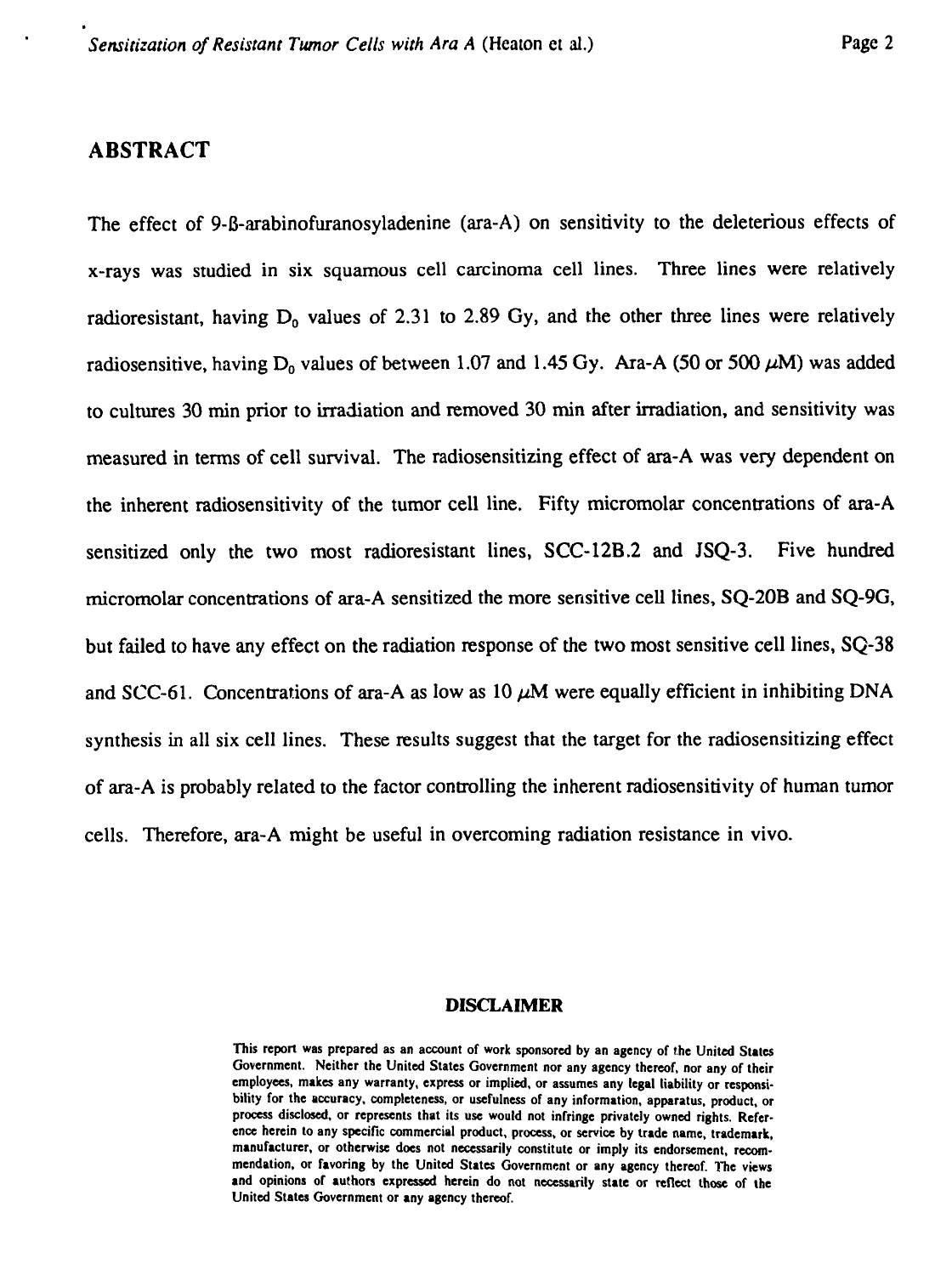#### **INTRODUCTION**

The inherent radiosensitivity of tumor cells may play an important role in radiotherapy response. Squamous cell carcinoma cell lines derived from in-field radiation failures are more resistant to radiation than are cell lines derived from tumors prior to any radiation treatment (1- 3), which suggests that radiotherapy selects for tumors that contain radioresistant cells. These tumor cell lines differ primarily in the initial slope of the survival curve.

Although the molecular basis for differences in radiosensitivity is still being investigated, we and others have reported that the more radioresistant cell lines ( $D_0 > 1.8$  Gy) rejoin DNA and chromosome breaks faster than do radiosensitive  $(D_0 < 1.8 \text{ Gy})$  cell lines (4-7). The more resistant cell lines typically rejoin between 80% and 90% of induced DNA double-strand breaks within 1 h of irradiation, while the more sensitive cell lines require 2-3 h to rejoin a similar fraction of breaks. The difference between resistant and sensitive lines appears to be in the initial fast component of rejoining kinetics.

The nucleoside analog 9-B-arabinofuranosyladenine (ara-A) has been reported to sensitize cells to the damaging effects of ionizing radiation (8-10). The mechanism for its activity is not clear, but it is usually assumed that the sensitization is related to the ability of ara-A to inhibit DNA strand break rejoining. Ara-A is an inhibitor of DNA polymerases  $\alpha$  and  $\beta$  (11-13). To further test the importance of DNA strand break rejoining as the major underlying cause of differences in human tumor cell radosensitivity, studies were initiated to examine the effect of ara-A on the radiation sensitivity of resistant and sensitive tumor cell lines.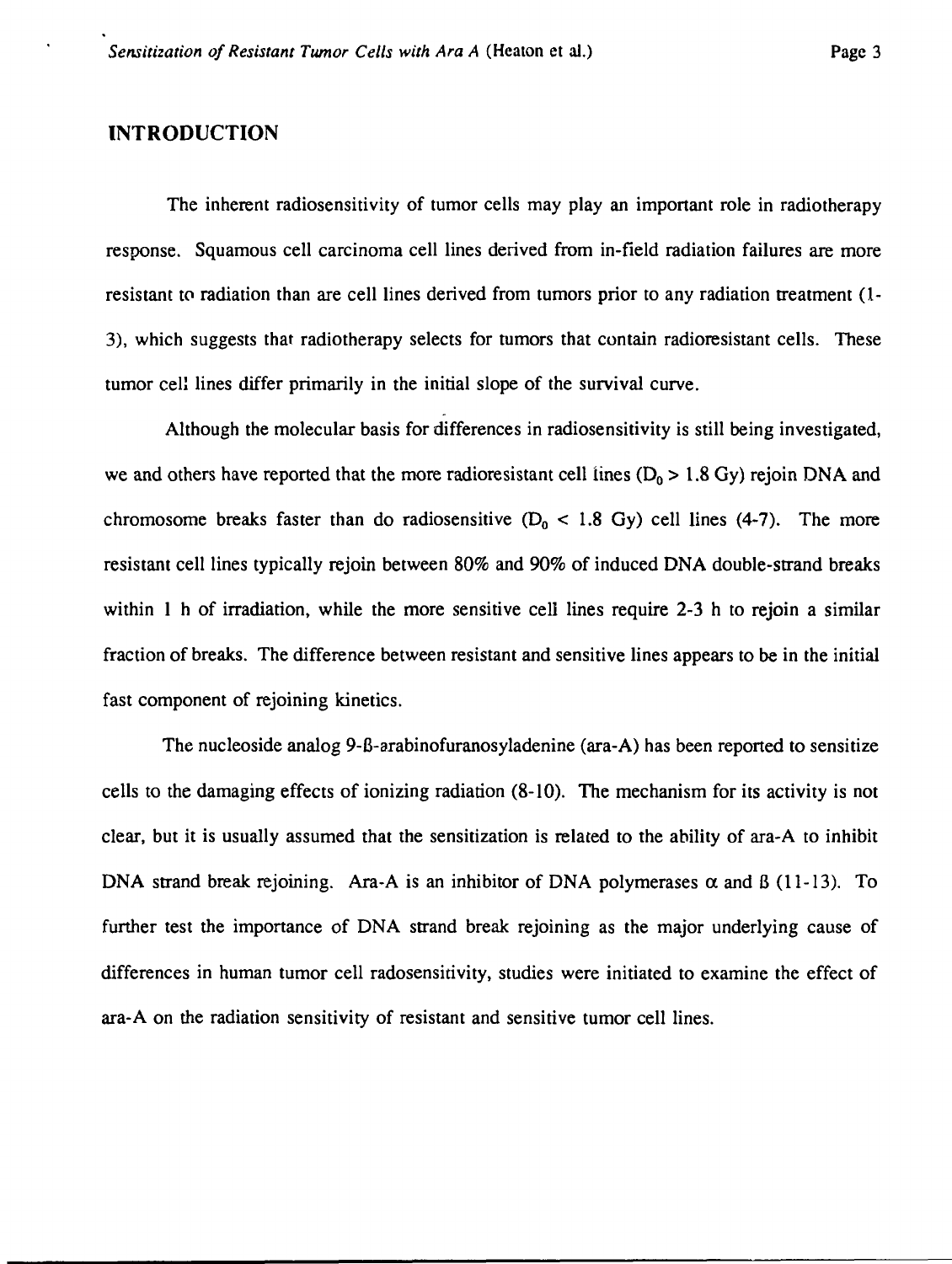# **MATERIALS AND METHODS:**

**Cell Lines.** The six human squamous cell carcinoma cell lines used in this study were established from tumor biopsy specimens. Methods of establishment and characterizations of the cell lines have been published (1-5,14). Cell lines were maintained in media consisting of 72.5% Dulbecco's Modification of Eagle's Medium, 22.5% Ham's Nutrient Mixture F-12, 15% fetal bovine serum, 0.4  $\mu$ g/ml hydrocortisone, 100 units/ml penicillin, and 100  $\mu$ g/ml streptomycin. For all studies, cells of late (>40) passages were used.

**Inhibition of DNA Synthesis Measurements.** To determine the most effective concentrations of ara-A to use, the dose response for the inhibition of DNA synthesis was determined as described previously (15). Exponentially growing cells were prelabeled with 0.02  $\mu$ Ci/ml<sup>14</sup>C-thymidine (53.2  $\mu$ Ci/mmol) for 2 days. The radioactive medium was then removed, and the cells were washed twice in complete medium and then incubated an additional 4 h in a nonradioactive medium. Different concentrations of ara-A  $(0-500 \mu M)$  were added to each culture, and the dishes were incubated for 1 h at 37  $^{\circ}$ C. After this time, the cells were pulselabeled with 1  $\mu$ Ci/ml<sup>3</sup>H-thymidine (20 Ci/mmol) for 10 min at 37 °C. The cells were then washed twice with 3 ml of ice-cold standard saline citrate (0.15 M sodium chloride, 0.015 M sodium citrate). Cells were harvested and split into two equal fractions. The DNA in each fraction was precipitated onto separate filters, and the  ${}^{3}H$  and  ${}^{14}C$  levels were determined by liquid scintillation spectrometry. The overall rate of DNA synthesis was estimated from the ratio of  ${}^{3}H$  cpm (newly synthesized DNA) to  ${}^{14}C$  cpm (total DNA). In each experiment, triplicate plates for each ara-A concentration were analyzed. The data presented are the mean of 2-4 experiments.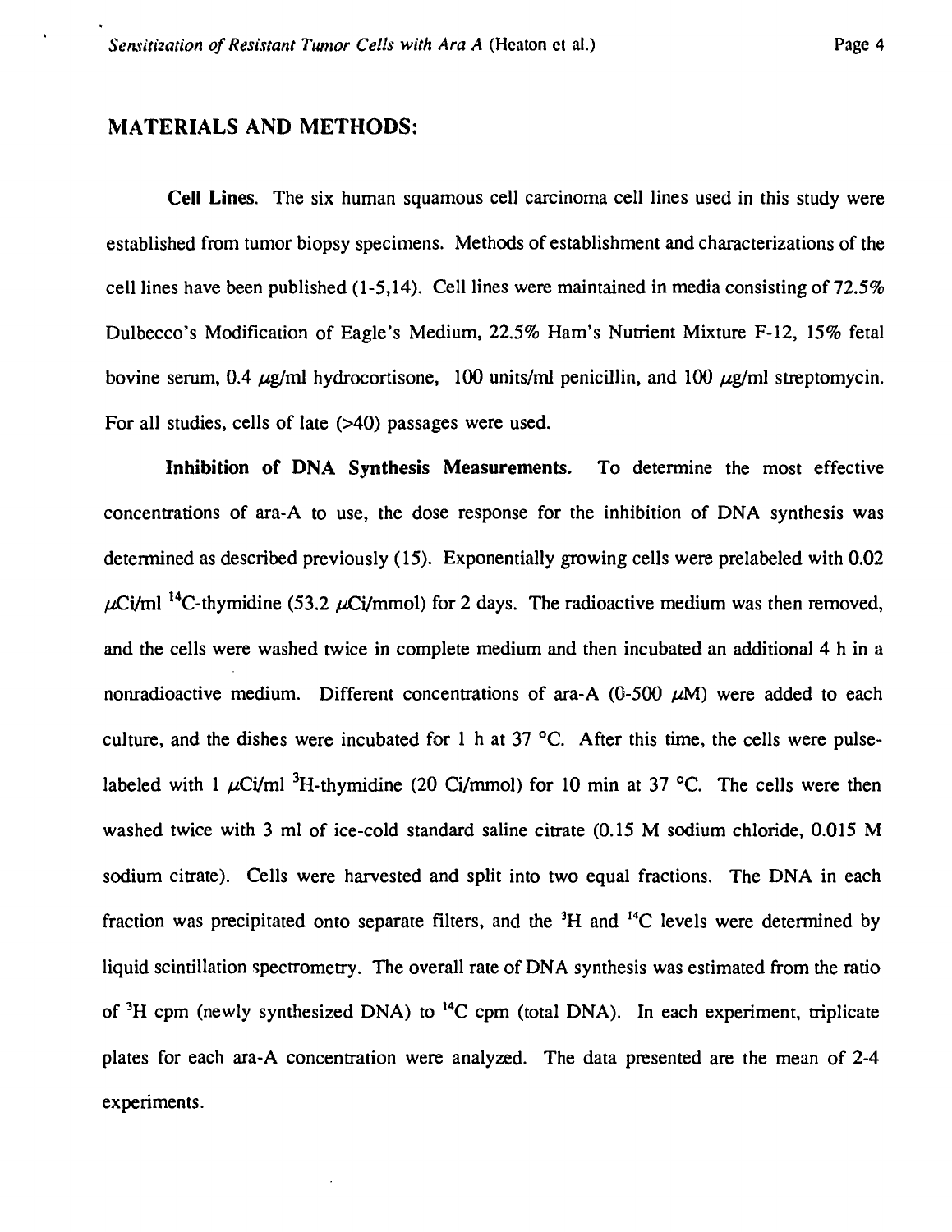**X-Ray Survival Analysis.** Exponentially growing cultures of each cell line were x-irradiated as described previously (i-3). Briefly, cells were trypsinized from stock cultures, and between 500 and 40,000 cells were plated in 100-mm tissue culture dishes and allowed to enter exponential growth. Irradiation was carried out 18 h later with a 250-kV Maxitron operating at 26 mA at a dose rate of 1.07 Gy/min. All the cell lines had doubling times greater than 19 h (14); therefore, delaying irradiation for 18 h should not result in any significant increase in multiplicity. This was checked for each cell line. Ara-A  $(50 \text{ or } 500 \mu M)$  was added to cell cultures 30 min before irradiation, kept on the cells during irradiation, and then removed 30 min after irradiation. Cells were irradiated at room temperature, but ara-A exposures were at 37 °C.

Cells were irradiated with doses of up to 7 Gy. After drug and radiation treatment, the cultures were incubated at 37 °C for 18-24 days, after which the cells were fixed and stained with crystal violet. Only colonies of more than 50 cells were scored as survivors. Both multitarget radiation survival parameters,  $D_0$  and the extrapolation number (n), and linear-quadratic parameters,  $\alpha$  and  $\beta$ , were determined by least squares regression analysis of all the data (2-6) experimental determinations).

## RESULTS AND DISCUSSION

The six cell lines used in this study were derived from squamous cell carcinomas (head and neck) either prior to or after a course of radiotherapy. The characteristics of the cell lines have been previously described (1-5,14). The six cell lines vary in DNA content, all being hyperdiploid and most being near triploid or tetraploid. The cell doubling times range from about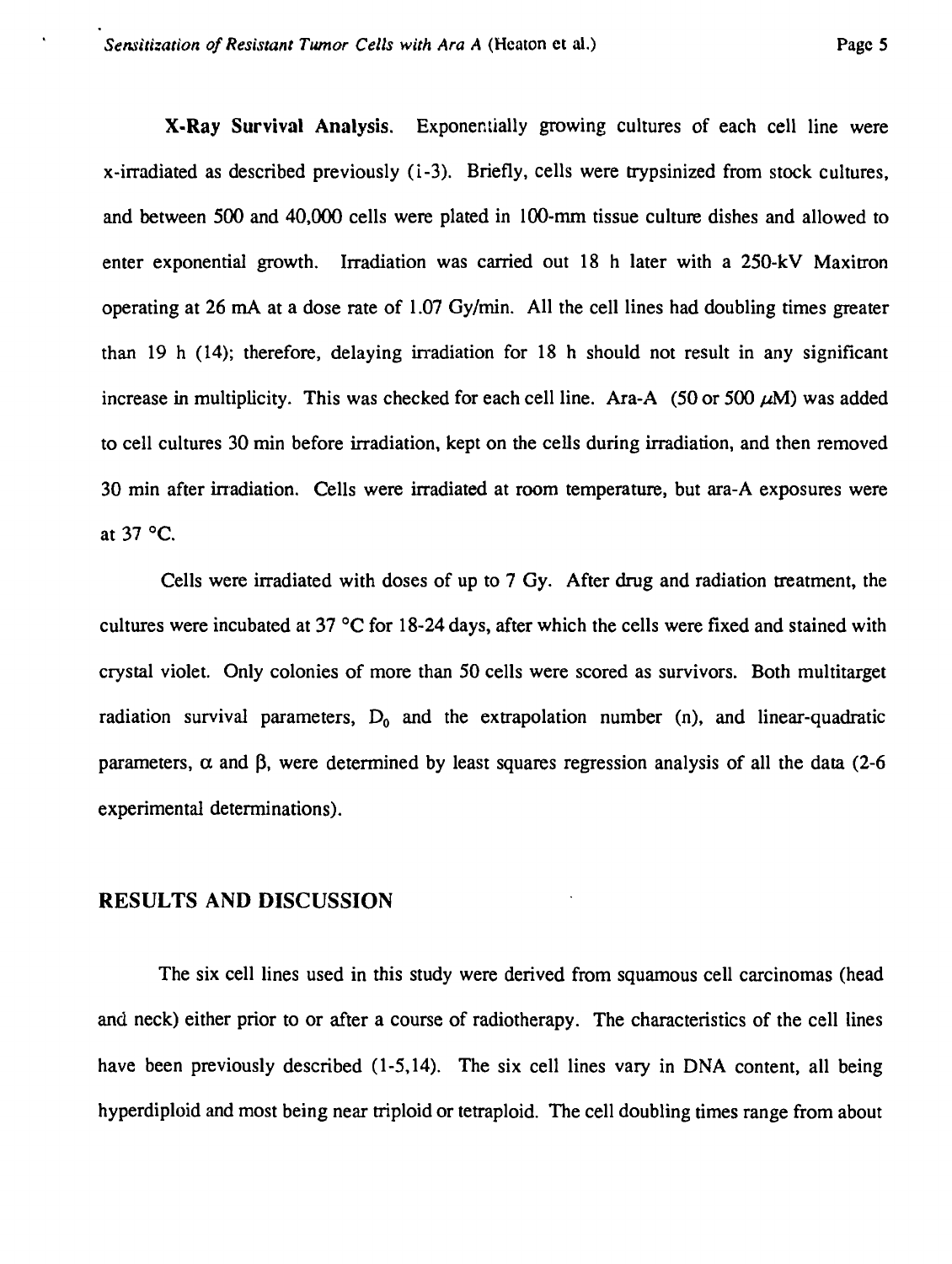19 h to more than 32 h. In general, the more radiosensitive cell lines (SQ-9G, SQ-38, and SCC-61) have longer doubling times and show a smaller proportion of their exponentially growing population in S phase. The more sensitive cell lines also have slightly reduced plating efficiencies.

To determine the most effective ara-A concentration, cells were exposed to  $0-500 \mu M$ ara-A for 1 h, and then the thymidine uptake was measured. The results for four cell lines (SQ-20B, SCC-12B.2, SQ-38, and SCC-61) are shown in Figure 1. Each cell line had a similar response to ara-A over the 10-500  $\mu$ M range. A 1-h exposure to 10  $\mu$ M or greater was sufficient to reduce thymidine uptake to less than 10% of normal. There did not appear to be any difference between the cell lines in the relative efficiency with which ara-A was effective in suppressing DNA synthesis.

One hour exposures to 50 or 500  $\mu$ M ara-A had only small effects on plating efficiency. In some cases, the lower concentration increased plating efficiency slightly. The plating efficiencies of the unexposed tumor cell lines ranged from 20-50%. The plating efficiencies for cells exposed to 50  $\mu$ M ara-A for 1 h ranged from 8-50%, while for cells exposed to 500  $\mu$ M ara-A, the plating efficiency ranged from 4-20%. The largest reduction in plating efficiency was seen in SQ-9G cells exposed to 500  $\mu$ M ara-A, where plating efficiency was reduced from 30% to about 4%. There was no relationship between the reduction in plating efficiency seen with ara-A and either inherent radiosensitivity or the percentage of the cells in S phase. Previous investigators had suggested that the target for ara-A toxicity is S phase cells (8). The lack of correlation between sensitivity to ara-A and the proportion of cells in S phase is likely due to the short 1-h ara-A exposure times.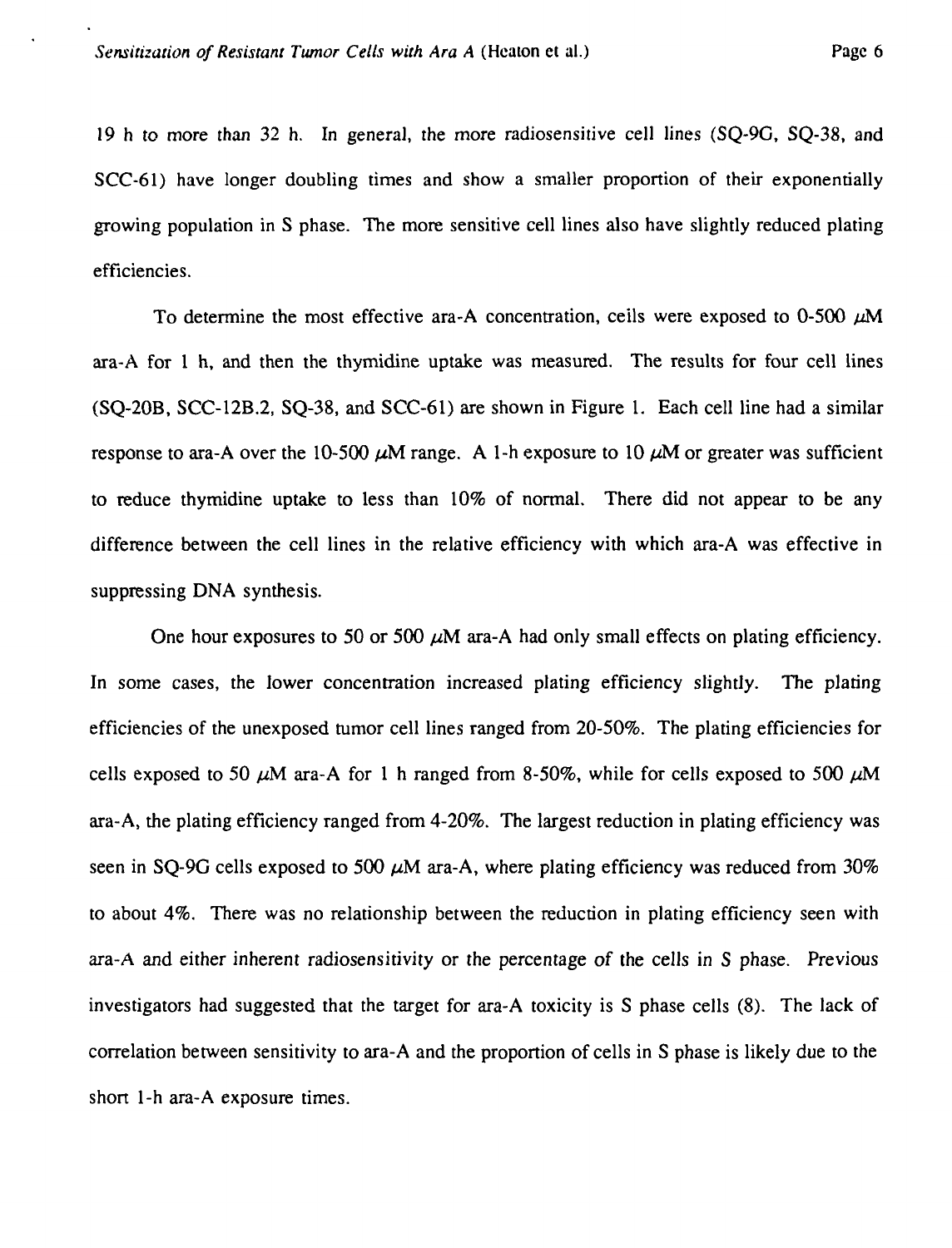The effect of ara-A exposure on x-ray sensitivity is shown in Figure 2 and summarized in Table 1. Fifty micromolar concentrations of ara-A significantly increased radiosensitivity in SCC-12B.2 and JSQ-3, the two most radioresistant cell lines studied. This concentration of ara-A had no effect on the x-ray survival of any of the other four cell lines. Increasing the ara-A concentration to 500  $\mu$ M was successful in sensitizing SO-20B and SO-9G to x-rays. It had no effect on SQ-38 or SCC-61. A plot of the relationship between the enhancement ratio  $(D_0^{no \text{ drug}}/D_0^{+}$  drug) and inherent radiosensitivity  $(D_0)$  is shown in Figure 3. Even though the data are limited in number, linear regression analysis reveals a significant ( $p < .05$ ) relationship between these two parameters. Thus, ara-A preferentially sensitizes inherently more radioresistant cells than more sensitive cells to x-rays.

These results seem, at first glance, to be at odds with a previous report by Chavaudra *et al.* (10), who reported no relationship between inherent radiosensitivity and ara-A radiosensitization. The work by Chavaudra *et al.* (10) examined six very different tumor cell lines. They included two melanomas, one neuroblastoma, one colorectal adenocarcinoma, and one nephroblastoma. In our study, we limited ourselves to a single histological type, head and neck squamous cell carcinomas. Perhaps the relationship between inherent radiosensitivity and sensitivity to ara-A effects is consistent within histological subtype, and would not be seen when comparisons are made between different tumor cell subtypes. Alternatively, the effect we report might be related to the short 1-h ara-A exposure time used as compared with the longer 7-h time used by Chavaudra *et al.* (10).

The basis for the selective radiosensitization of the more resistant cells is unknown. The DNA synthesis inhibition studies suggest that ara-A is able to enter and affect polymerase action in each cell line to a similar degree. The ara-A metabolite has been reported to be rapidly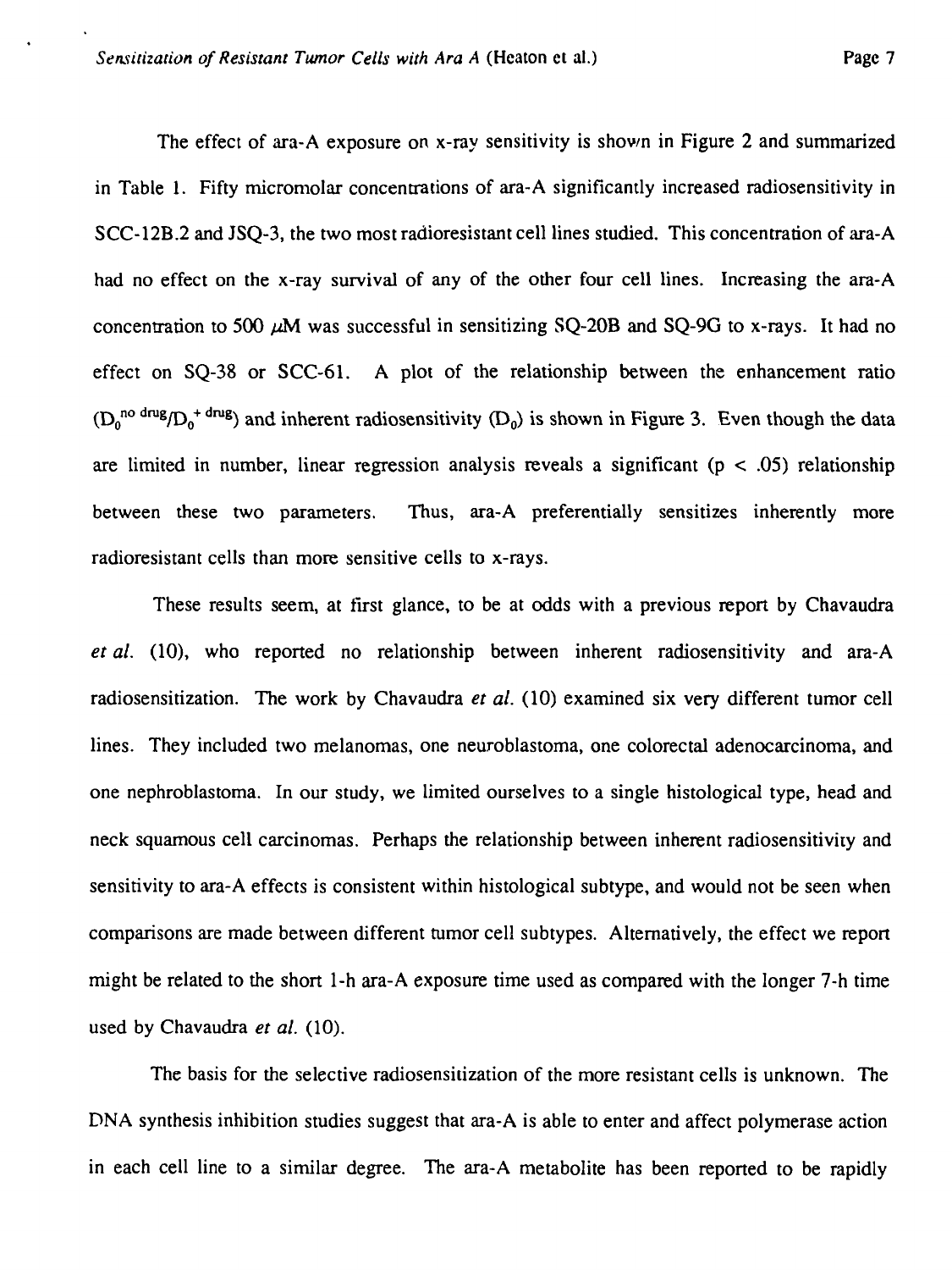degraded, so levels of intracellular ara-A should decline soon after removal from the medium. It is possible that the tumor cell lines differ in their ability to degrade the ara-A metabolite. However, residual intracellular ara-A would be expected to affect plating efficiencies, and there is no relationship between the reduction in plating efficiency seen with ara-A treatment and the ara-A-mediated radiosensitization of these tumor cell lines.

The more radioresistant cell lines have a greater proportion of their population in S phase. S phase cells are thought to be a target for ara-A toxicity. The difference between the cell lines in S phase percentage is small (14), however, and the ara-A exposure time is only 1 h. It seems unlikely therefore that the greater proportion of S phase cells in resistant cell lines would explain the specificity of the ara-A effect.

It has been reported that ara-A inhibits the repair of potentially lethal damage (8,9). This raises the possibility that the differential effects reported here are due to differences between the cell lines' potentially lethal damage repair (PLDR) abilities. However, measurements of PLDR in these cells reveal that the radioresistant cell lines do very little PLDR, while the more sensitive cell lines do much more (1,2, unpublished observations). Therefore, differences in PLDR ability cannot explain the differential effect.

The most likely explanation for our observation is that the effect of ara-A is related to the previously reported differences in DNA double-strand break repair (4-6). The radioresistant cell lines rejoin DNA and chromosome breaks faster than do the more sensitive cell lines. In general, it is the initial fast component of rejoining that is more pronounced in resistant cells and reduced in sensitive cells. Perhaps this fast component is also the target for the ara-A sensitization.

Whatever the mechanism, these results raise the possibility that ara-A might be useful clinically to preferentially sensitize radioresistant tumor cells. As there is evidence for inherent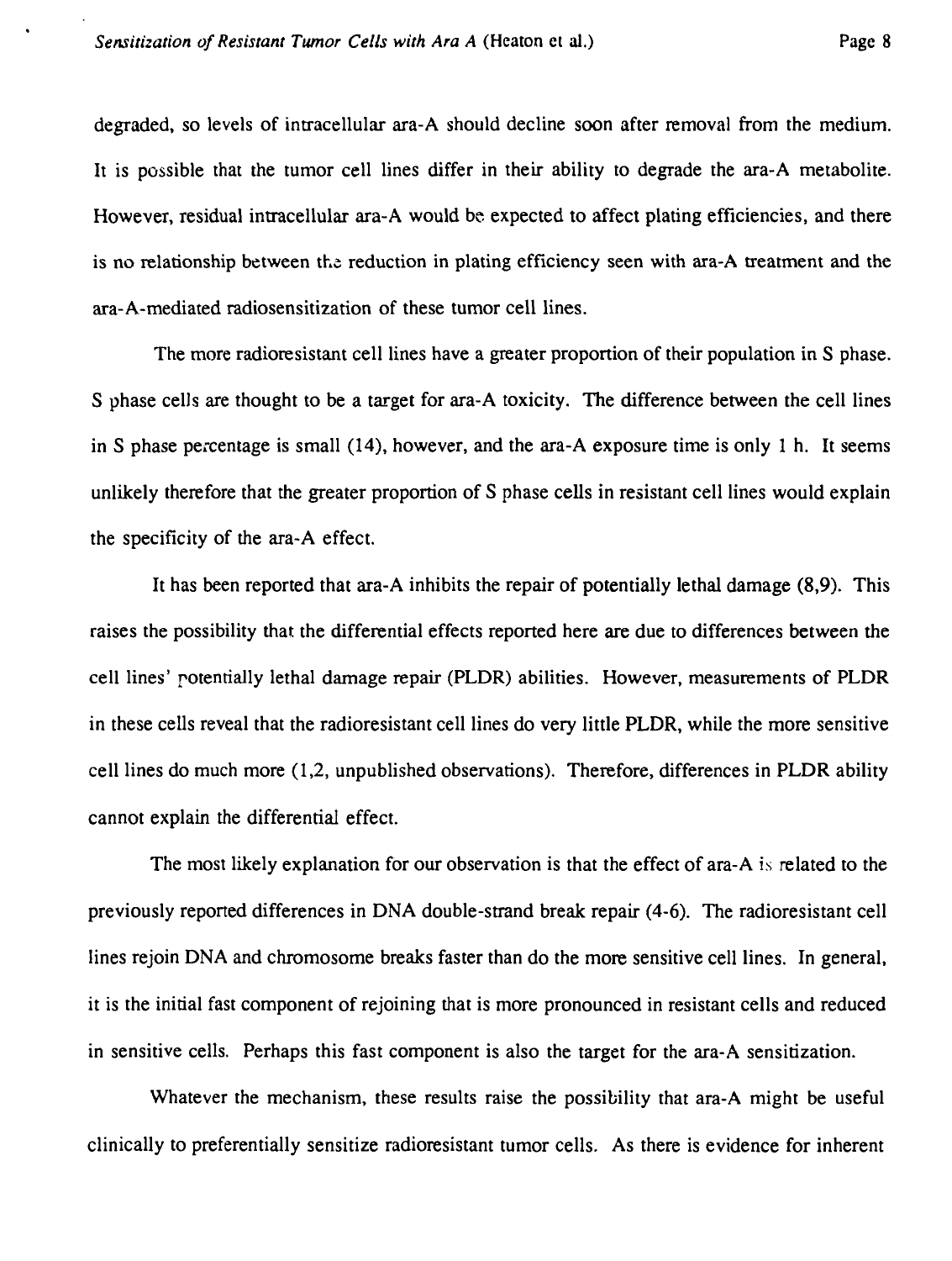radioresistance being a component of radiotherapy failure (1-3), ara-A treatment might be able to improve local tumor control.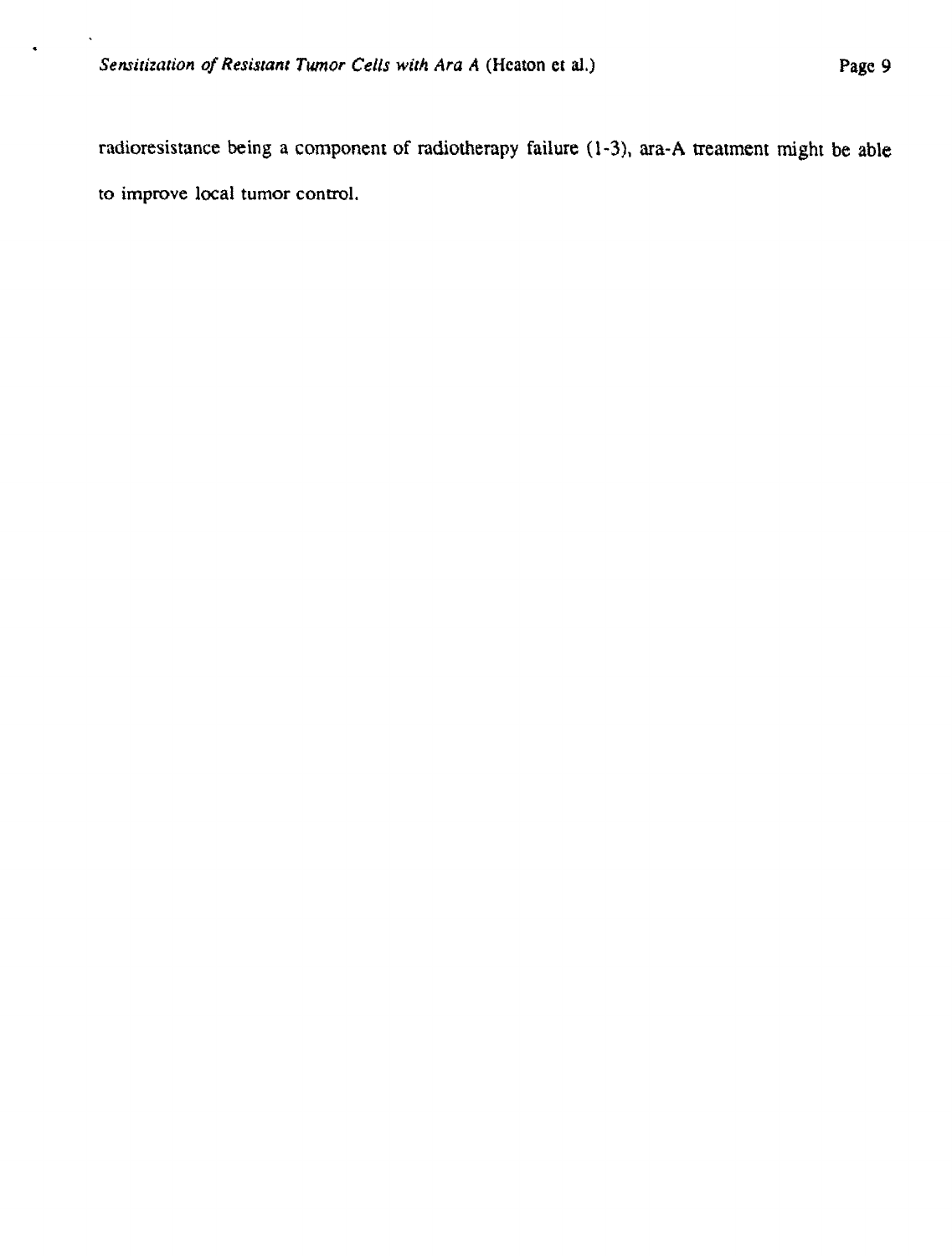#### REFERENCES

- 1. Weichselbaum, R. R., Dahlberg, W., and Little, J.B. Inherently radioresistant cells exist in some human tumors. Proc. Natl. Acad. Sci. USA, *82:* 4732-4735, 1985.
- 2. Weichselbaum, R. R., Dahlberg, W., Beckett, M. A., Karrison, T., Miller, D., Clark, J., and Ervin, T.J. Radiation-resistant and repair-proficient human tumor cells may be associated with radiotherapy failure in head- and neck-cancer patients. Proc. Natl. Acad. Sci. USA, *83:* 2684-2688, 1986.
- 3. Weichselbaum, R. R., Beckett, M. A., Schwartz, J. L., and Dritschilo, A. Radioresistant tumor cells are present in head and neck carcinomas that recur after radiotherapy. Int. J. Radiat. Oncol. Biol. Phys., *15:* 575-579, 1988.
- 4. Schwartz, J. L., Rotmensch, J., Giovanazzi, S. M., Cohen, M. B., and Weichselbaum, R. R. Faster repair of DNA double-strand breaks in radioresistant human tumor cells. Int. J. Radiat. Oncol. Biol. Phys., *15:* 907-912, 1988.
- 5. Schwartz, J. L., and Vaughan, A. T. M. Association among DNA/chromosome break rejoining rates, chromatin structure alterations, and radiation sensitivity in human tumor cell lines. Cancer Res., *49:* 5054-5057, 1989.
- 6. Schwartz, J. L., Mustafi, R., Beckett, M. A., and Weichselbaum, R. R. Prediction of the radiation sensitivity of human squamous cell carcinoma cells using DNA filter elution. Radiat. Res., *123:* 1-6, 1990.
- 7. Kelland, L. R., Edwards, S. M., and Steel, G. G. Induction and rejoining of DNA double-strand breaks in human cervix carcinoma cell lines of differing radiosensitivity. Radiat. Res., *116:* 526-538, 1988.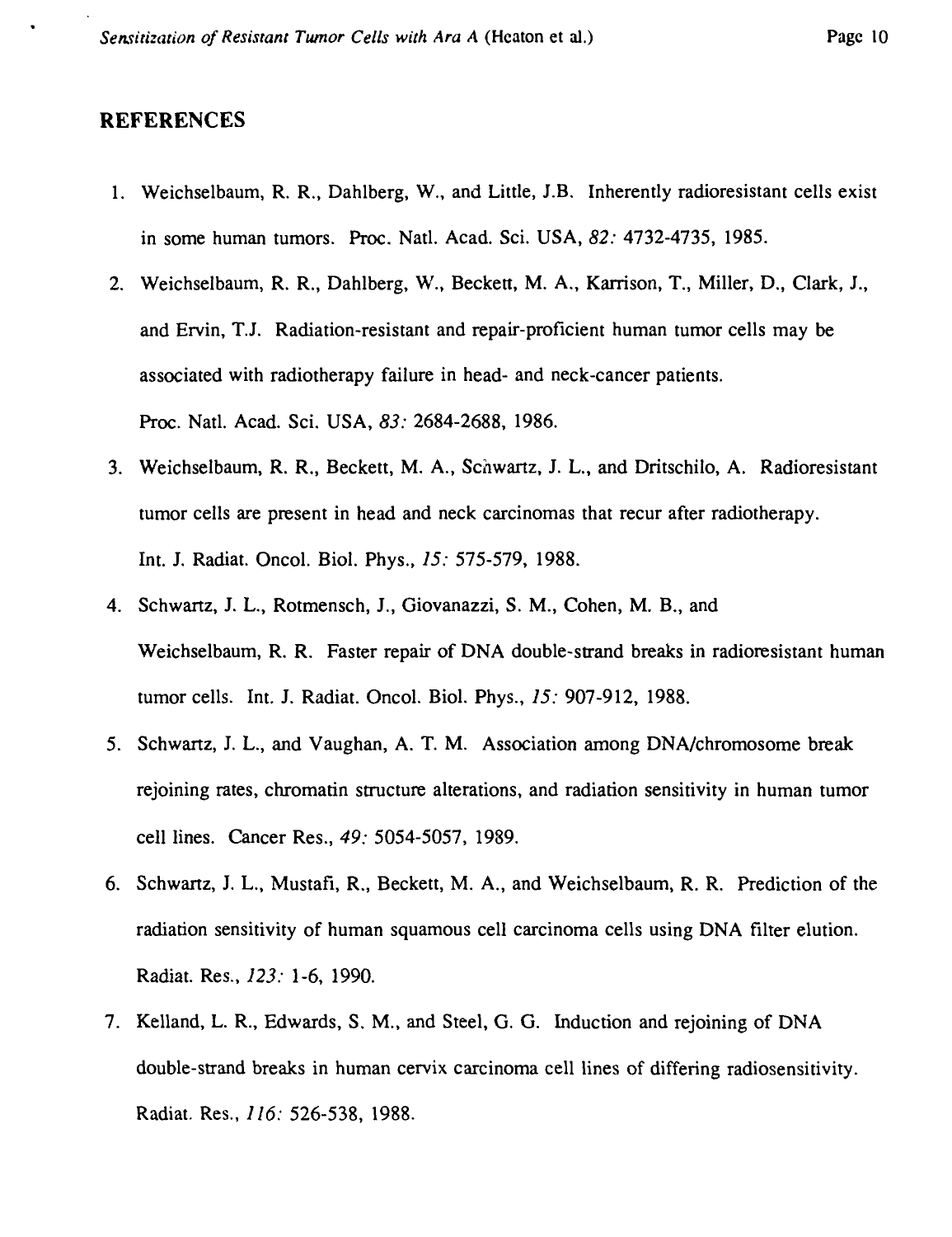- 8. Malaise, E. P., DeBieu, D., Chavaudra, N., and Grinfeid, S. The effect of the oxic cell sensitizer B-ara A on human fibroblasts in plateau and in exponential growth phases. Int. J. Radiat. Oncol. Biol. Phys., *16;* 1257-1259, 1989.
- 9. Iliakis, G. Effects of B-arabinofuranosyladenine on the growth and repair of potentially lethal damage in Erlich ascites tumor cells. Radiat. Res., *83:* 537-552, 1980.
- 10. Chavaudra, N., Halimi, M., Parmentier, C, Gaillard, M., Grinfeid, S., and Malaise, E. P. The initial slope of human tumor cell survival curves; its modification by the oxic cell sensitizer B-arabinofuranosyladenine. Int. J. Radiat. Oncol. Biol. Phys., *16:* 1267-1271, 1989.
- 11. Furth, J. J., and Cohen, S. S. Inhibition of mammalian DNA polymerase by the  $5'$ -triphosphate of 1-8-D-arabinofuranosylcytosine and the  $5'$ -triphosphate of 9- $\beta$ -Darabinofuranosyladenine. Cancer Res., *28:* 2061-2067, 1968.
- 12. Miller, W. E. G., Rohde, H. J., Beyer, R., Maidhof, A., Lachmann, M., Tascher, H., Zahn, R. K. Mode of action of 9-beta-D-arabinofuranosyladenine on the synthesis of DNA, RNA, and protein in-vivo and in-vitro. Cancer Res., 55: 2160-2168, 1975.
- 13. Ohno, Y., Spriggs, D., Matsukage, A., Ohno, T., and Kufe, D. Sequence-specific inhibition of DNA strand elongation by incorporation of 9-B-D-arabinofuranosyladenine. Cancer Res., *49:* 2077-2081, 1989.
- 14. Schwartz, J. L., Mustafi, R., Beckett, M. A., Czyzewski, E. A., Farhangi, E., Grdina, D. J., Rotmensch, J., and Weichselbaum, R. R. Radiation-induced DNA doublestrand break frequencies in human squamous cell carcinoma cell lines of different radiation sensitivities. Int. J. Radiat. Biol., *59:* 1341-1352, 1991.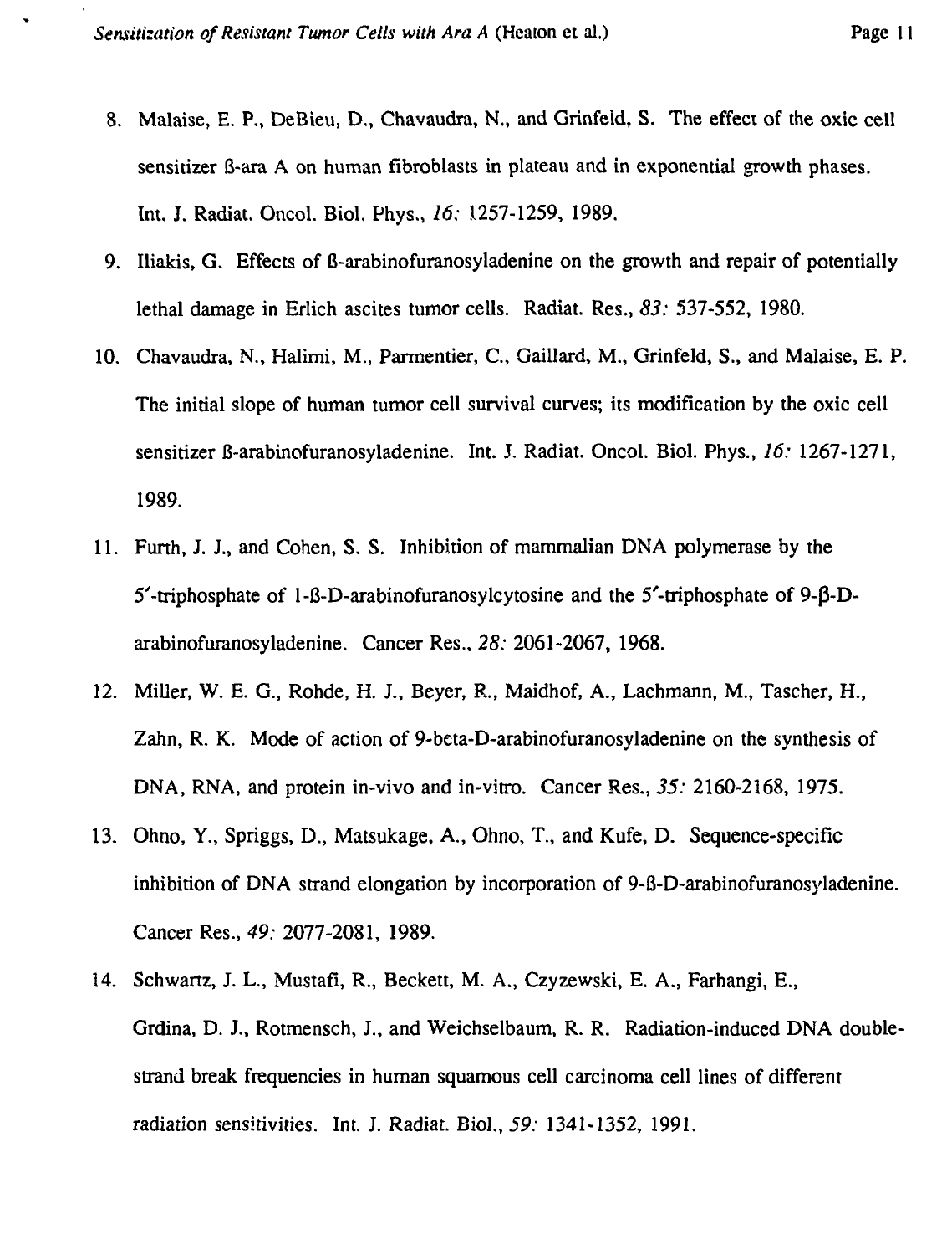$\ddot{\phantom{0}}$ 

15. Chen, A., and Schwartz, J. L. Inhibition and recovery of DNA synthesis in human tumor cell lines following radiation exposure. Radiat. Res. *118:* 375-380 1989.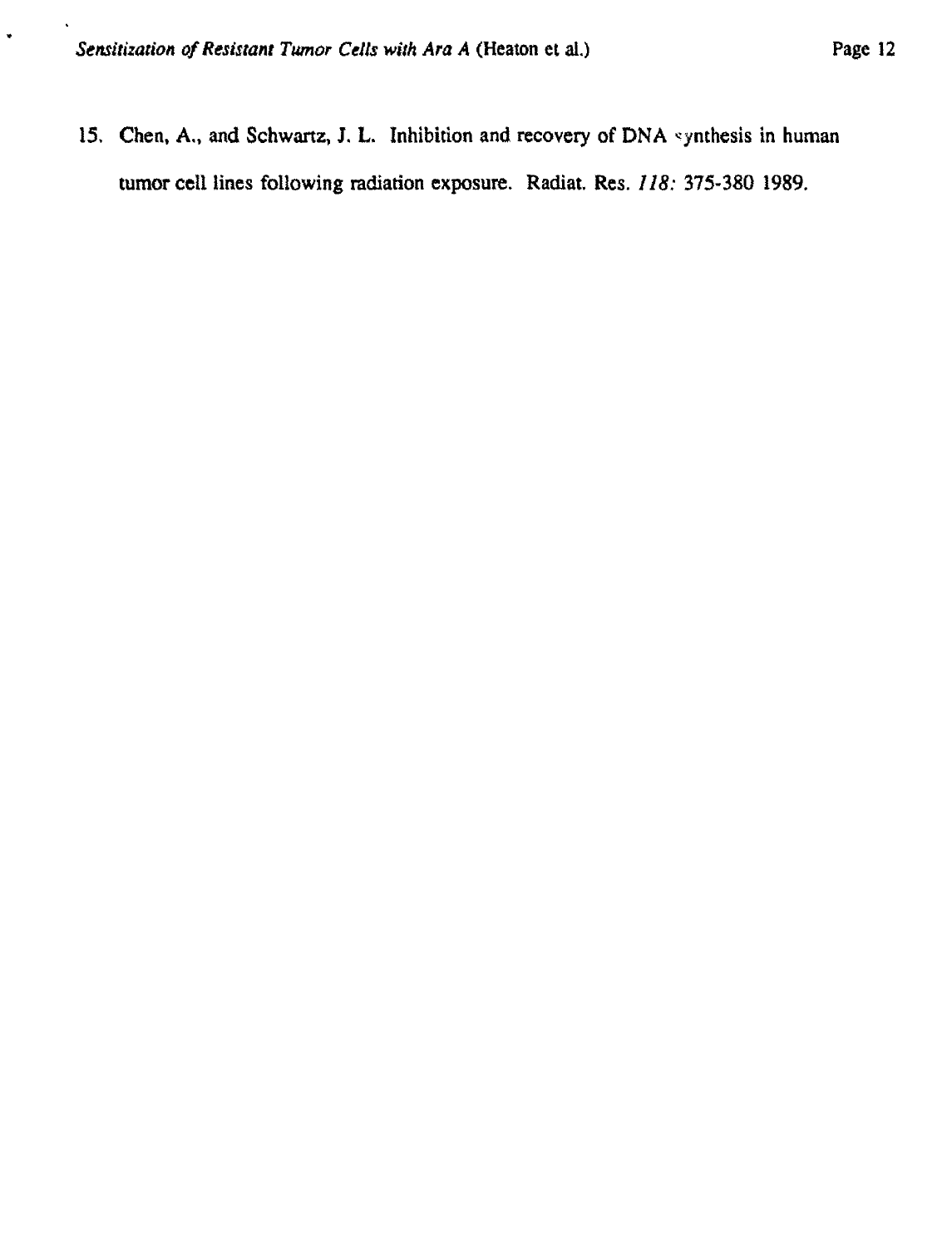### **FIGURE LEGENDS**

Fig. 1. Inhibition of DNA synthesis in human tumor cell lines exposed to ara-A for 1 h. Open circle, SCC-12B.2; open triangle, SQ-20B; filled circle, SCC-61; filled triangle, SQ-38.

Fig. 2. Effect of a 1-h exposure to 50  $\mu$ M (open circle) or 500  $\mu$ M (filled circle) ara-A on x-ray sensitivity. The results are normalized to the unirradiated, ara-A-treated response. The solid line is the x-ray response in the absence of ara-A.

Fig. 3. Plot of the relationship between the enhancement ratio  $(D_0^{\text{no drug}}/D_0^+$  dws and inherent radiosensitivity for 50  $\mu$ M (open circle) and 500  $\mu$ M (filled circle) ara-A treatments.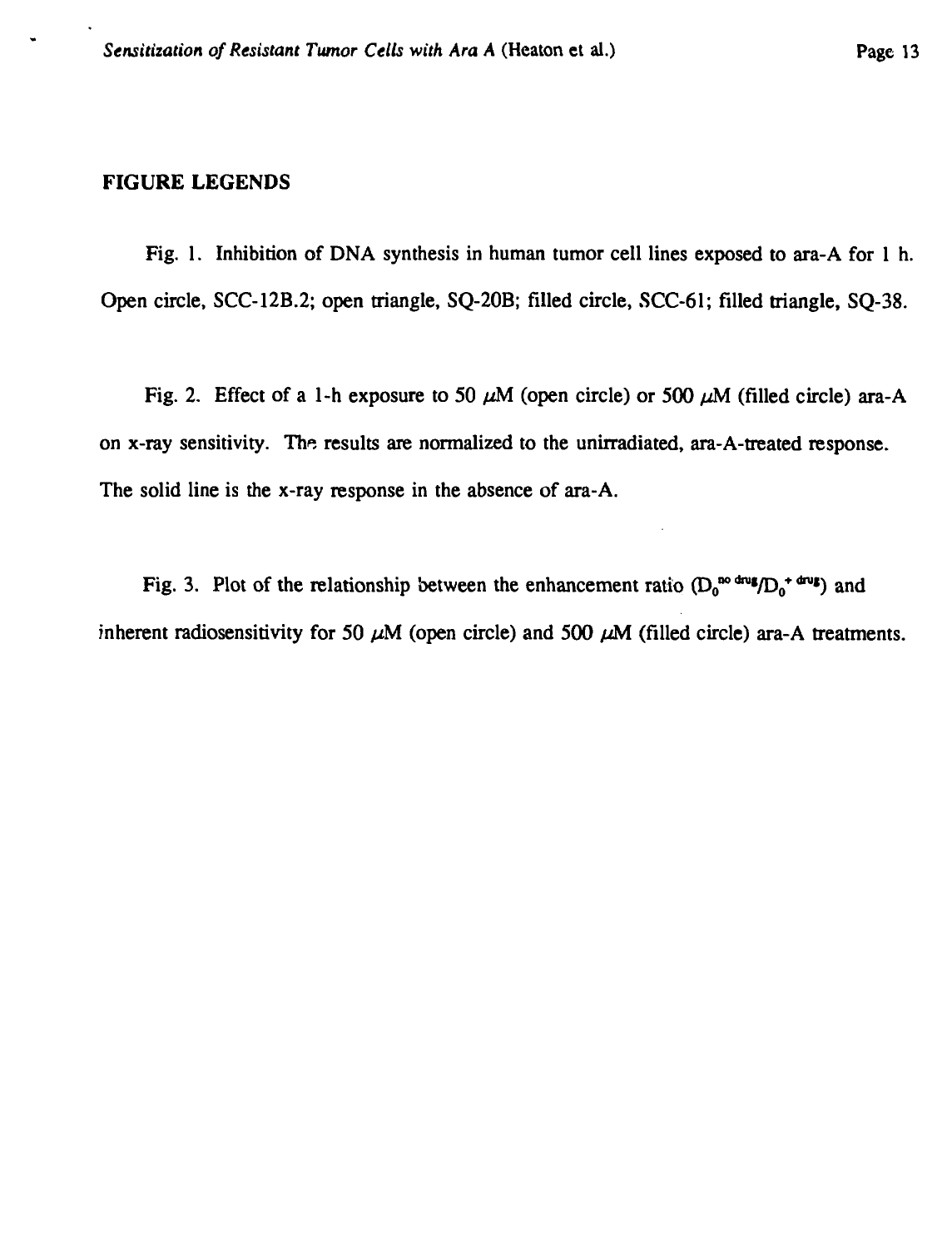# Table 1 *Effect of ara-A on radiation sensitivity*

Survival curve parameters were determined by least-squares regression analysis (nd - not determined).

| Cell Line        | Ara-A<br>Dose $(\mu M)$ | $D_0$ (Gy) | $\mathbf n$ | $\alpha$ (Gy <sup>-1</sup> ) | $\beta$ (Gy <sup>-2</sup> ) |
|------------------|-------------------------|------------|-------------|------------------------------|-----------------------------|
| <b>SCC-12B.2</b> | 0                       | 2.66       | 2.1         | 0.204                        | 0.154                       |
|                  | 50                      | 1.81       | 1.4         | 0.364                        | 0.023                       |
|                  | 500                     | nd         | nd          | nd                           | nd                          |
| JSQ-3            | $\bf{0}$                | 2.63       | 1.7         | 0.154                        | 0.022                       |
|                  | 50                      | 2.11       | 1.2         | 0.403                        | 0.007                       |
|                  | 500                     | nd         | nd          | nd                           | nd                          |
| <b>SQ-20B</b>    | $\bf{0}$                | 2.39       | 1.4         | 0.319                        | 0.008                       |
|                  | 50                      | 2.35       | 1.6         | 0.146                        | 0.032                       |
|                  | 500                     | 1.39       | 1.2         | 0.729                        | 0.002                       |
| SQ-9G            | $\bf{0}$                | 1.46       | 1.4         | 0.479                        | 0.023                       |
|                  | 50                      | 1.79       | 1.2         | 0.336                        | 0.029                       |
|                  | 500                     | 1.28       | 0.7         | 0.920                        | 0.022                       |
| <b>SQ-38</b>     | $\bf{0}$                | 1.46       | 1.8         | 0.330                        | 0.042                       |
|                  | 50                      | 2.53       | 1.8         | 0.150                        | 0.024                       |
|                  | 500                     | 1.74       | 0.9         | 0.556                        | 0.002                       |
| <b>SCC-61</b>    | $\bf{0}$                | 1.07       | 1.8         | 0.566                        | 0.044                       |
|                  | 50                      | 1.53       | 1.8         | 0.296                        | 0.044                       |
|                  | 500                     | 1.39       | 1.6         | 0.437                        | 0.034                       |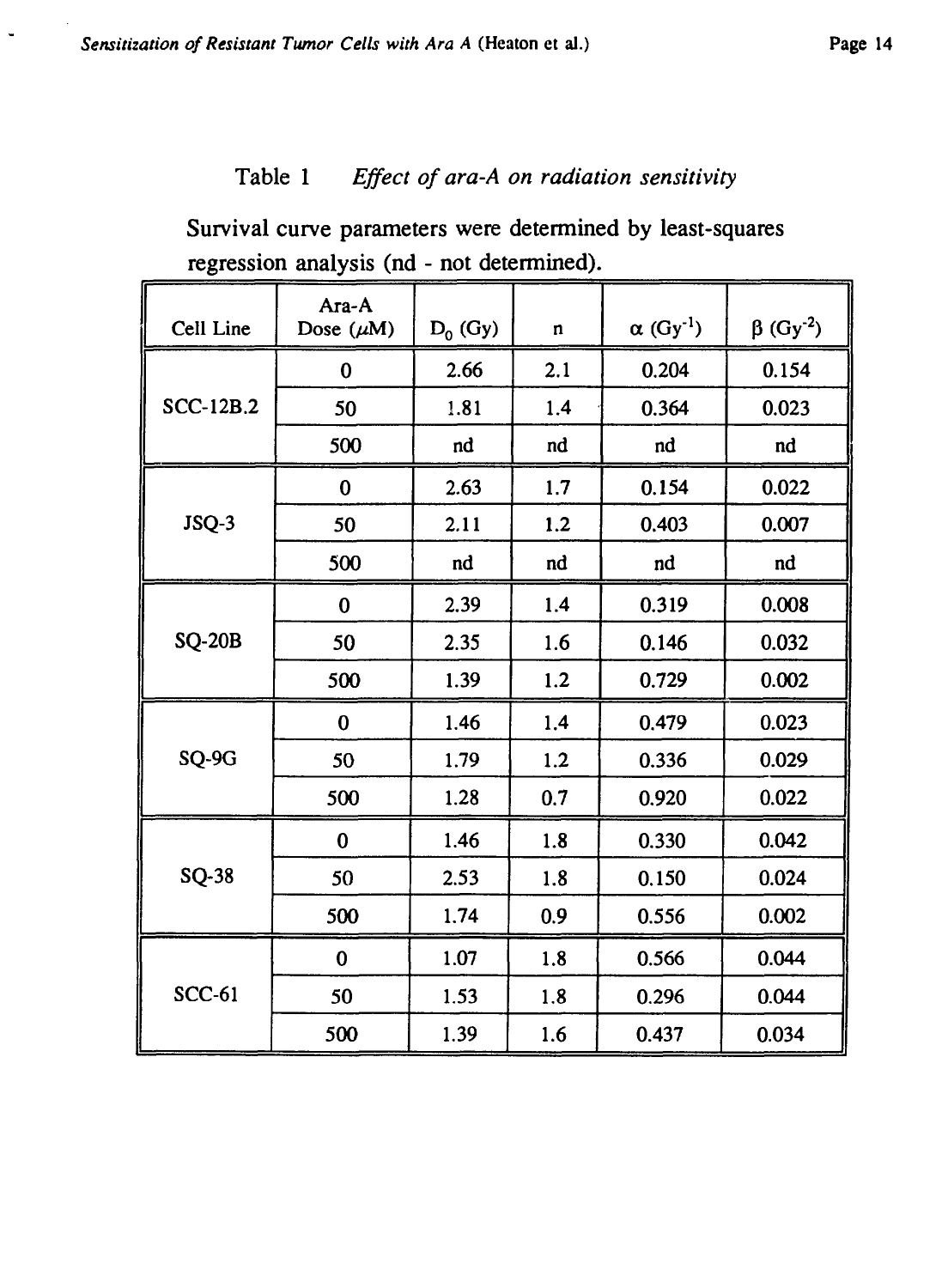Heaton *et al.,* Fig. 1



ARA A CONCENTRATION (uM)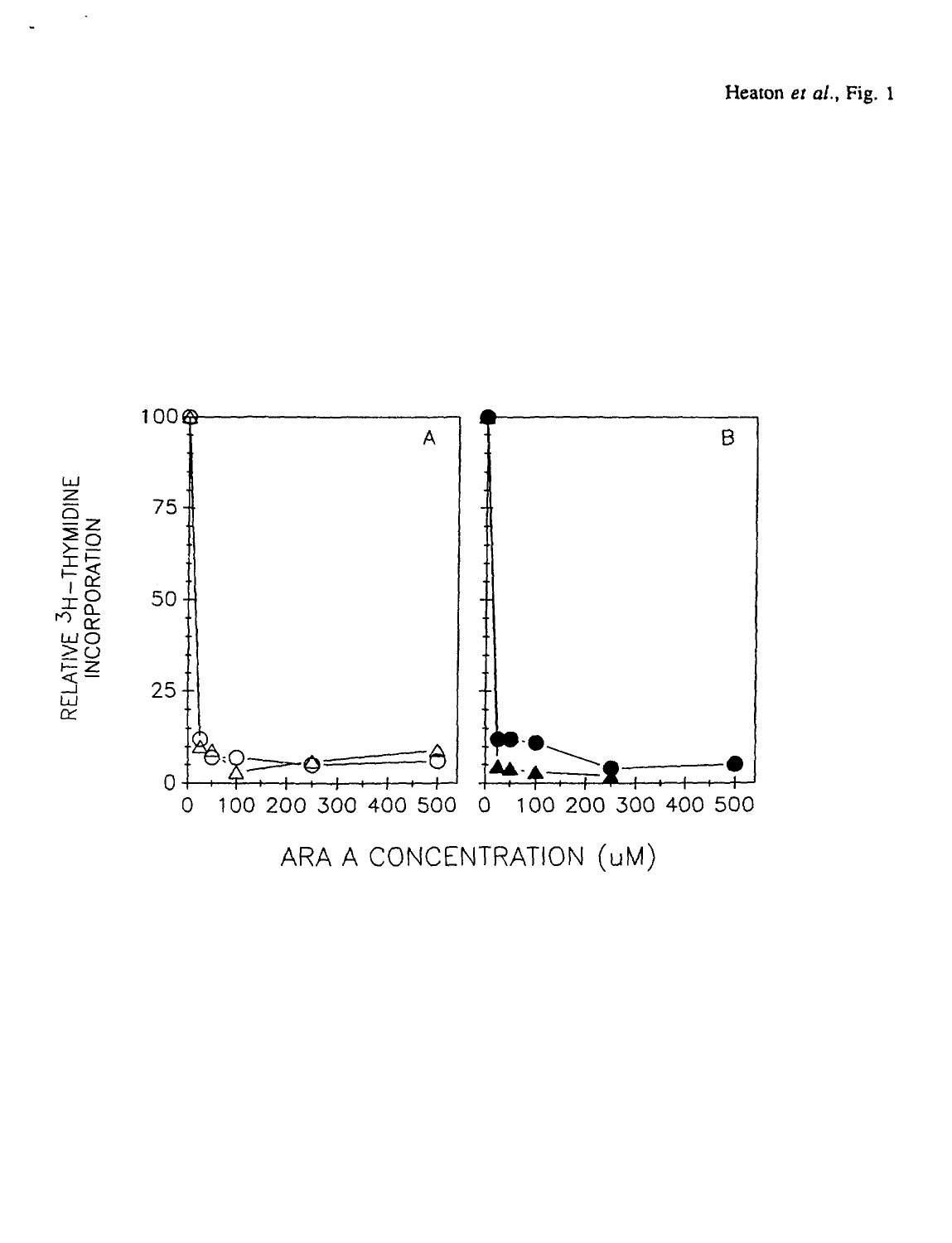